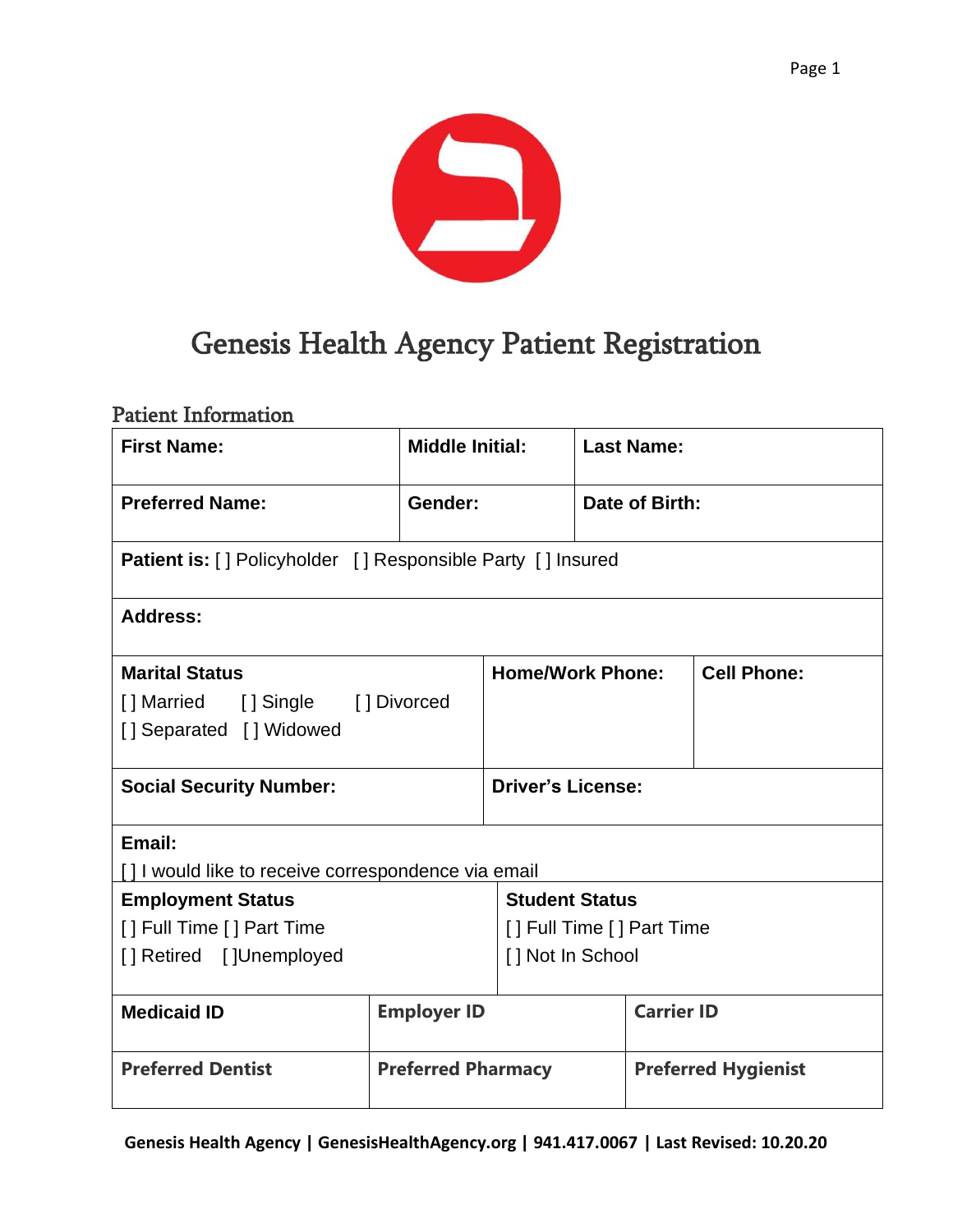## **Responsible Party (if someone other than the patient)**

| <b>First Name:</b>                                                                                                                                               | <b>Middle Initial:</b> |  |                          | <b>Last Name:</b> |
|------------------------------------------------------------------------------------------------------------------------------------------------------------------|------------------------|--|--------------------------|-------------------|
| <b>Address:</b>                                                                                                                                                  |                        |  |                          |                   |
| <b>Home Phone:</b>                                                                                                                                               | <b>Cell Phone:</b>     |  | Date of Birth:           |                   |
| <b>Social Security</b>                                                                                                                                           |                        |  | <b>Driver's License:</b> |                   |
| <b>Responsible Party:</b><br>[] Responsible Party is also a Policyholder for Patient<br>[] Primary Insurance Policyholder<br>[] Secondary Insurance Policyholder |                        |  |                          |                   |

### **Primary Insurance Information**

| <b>Name of Insured:</b>         |                                                  |                                  |                           |  |
|---------------------------------|--------------------------------------------------|----------------------------------|---------------------------|--|
| <b>Relationship to Insured:</b> | <b>Insured Social Security</b><br><b>Number:</b> |                                  | <b>Insured Birthdate:</b> |  |
| <b>Employer</b>                 |                                                  | <b>Employer Address</b>          |                           |  |
| <b>Reimbursement Benefits</b>   |                                                  | <b>Reimbursement Deductible</b>  |                           |  |
| <b>Insurance Company</b>        |                                                  | <b>Insurance Company Address</b> |                           |  |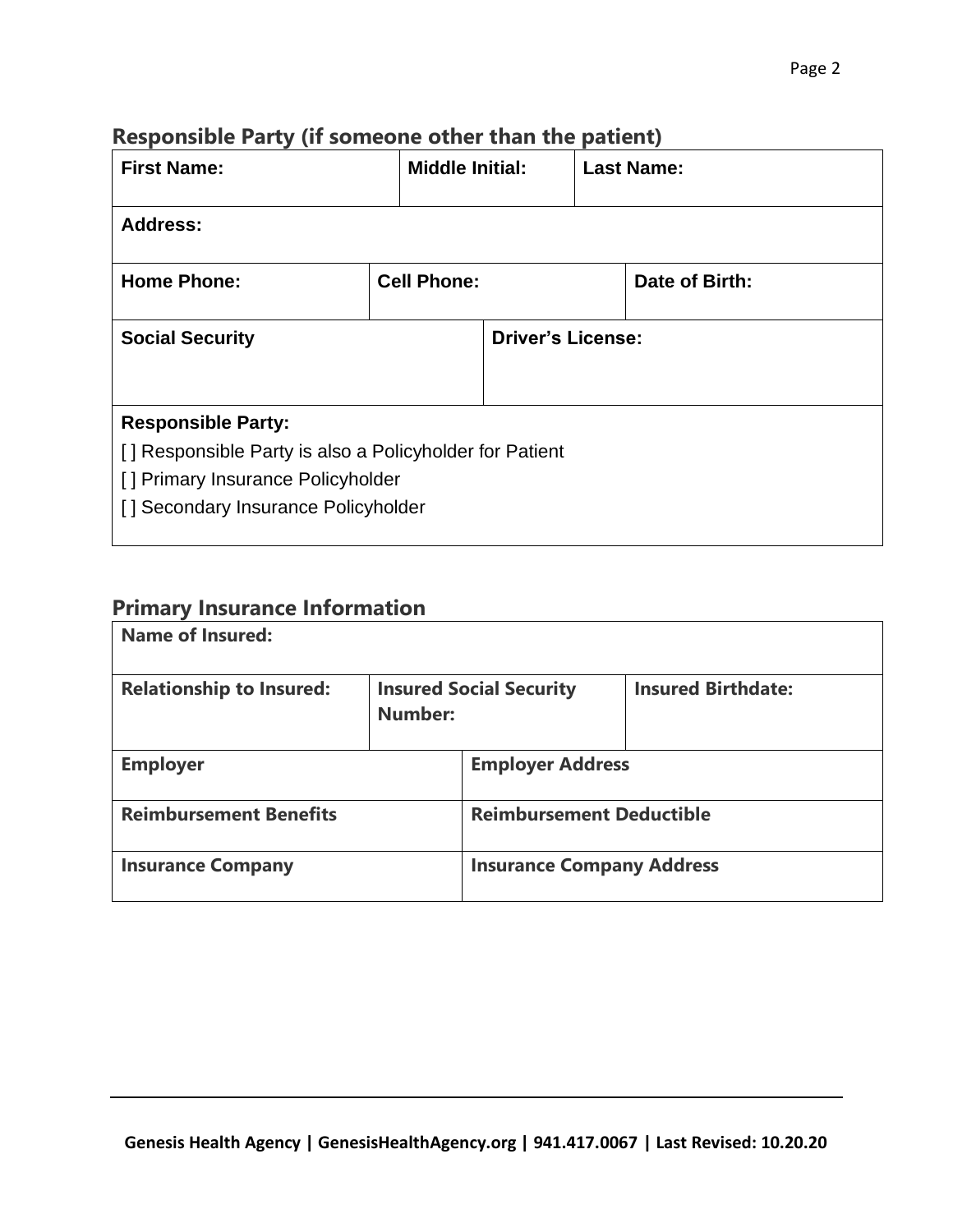## **Secondary Insurance Information**

| Name of Insured:                |                                           |                                  |                           |  |
|---------------------------------|-------------------------------------------|----------------------------------|---------------------------|--|
| <b>Relationship to Insured:</b> | <b>Insured Social Security</b><br>Number: |                                  | <b>Insured Birthdate:</b> |  |
| <b>Employer</b>                 |                                           | <b>Employer Address</b>          |                           |  |
| <b>Reimbursement Benefits</b>   |                                           | <b>Reimbursement Deductible</b>  |                           |  |
| <b>Insurance Company</b>        |                                           | <b>Insurance Company Address</b> |                           |  |

### **Medical History**

Although dental personnel primarily treat the area in and around your mouth, your mouth is a part of your entire body. Health problems that you may have or medication that you may be taking could interfere with treatment.

**Are you under a physician's care now?** Yes or No

**Have you been hospitalized or had a major operation?** Yes or No

**Have you ever had a serious head or neck injury?** Yes or No

**Are you taking any medications, pills, or drugs?** Yes or No

**Do you take or have you taken Phen-Pen or Redux?** Yes or No

**Have you ever taken Fosamax, Boniva, Actonel or any other medications contain bisphosphonates?** Yes or No

**Are you on a special diet?** Yes or No

**Do you use tobacco?** Yes or No

**Do you use controlled substances?** Yes or No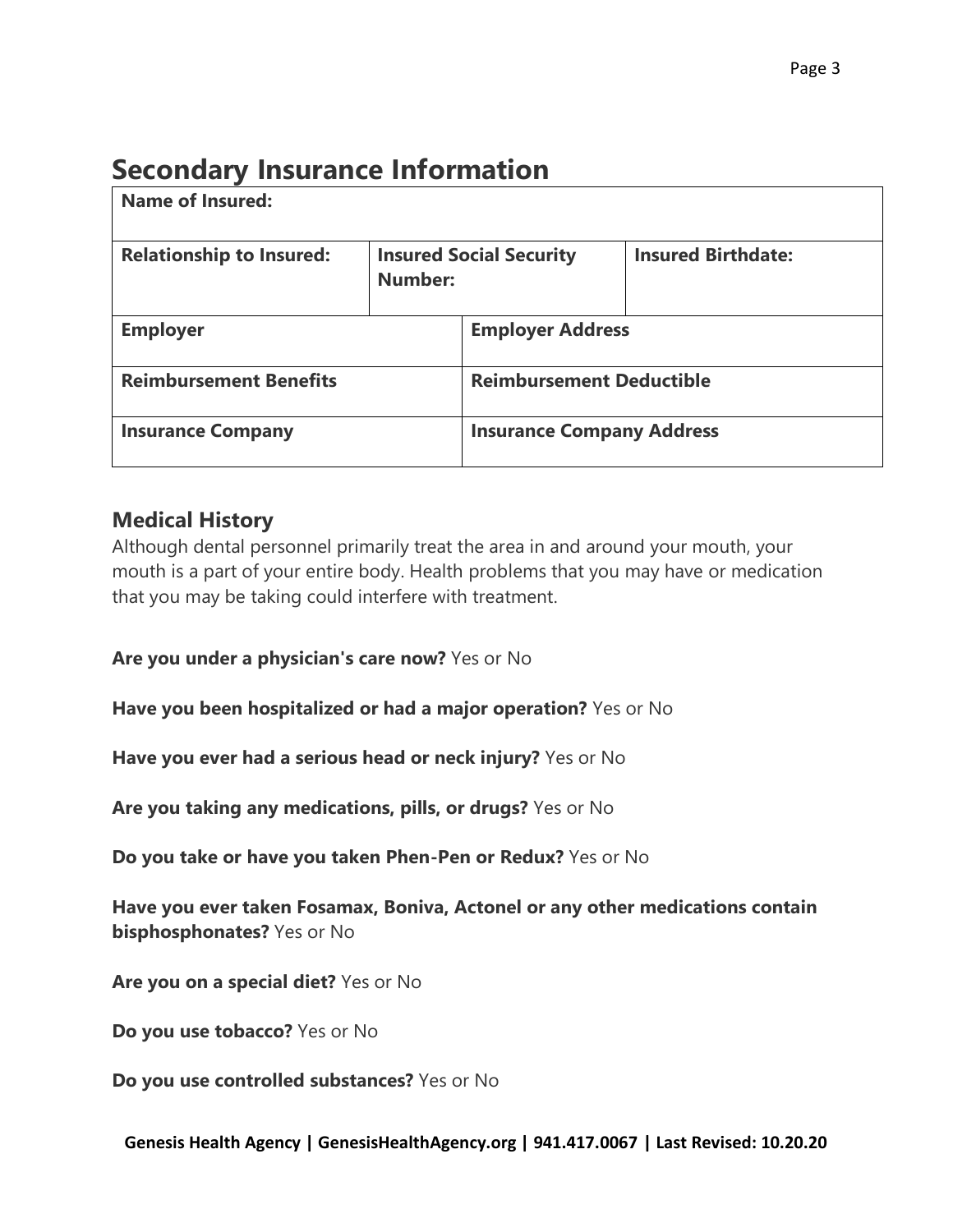#### **Are you allergic to any of the following?** Please check all that apply.

- [ ] Aspirin
- [ ] Penicillin
- [ ] Codeine
- [ ] Acrylic
- [ ] Metal

#### **Women, are you?**

- [ ] Pregnant/Trying to Get Pregnant
- [ ] Nursing
- [] Taking oral contraceptives

## **Do you have or have you had any of the following?**

Please circle

**AIDS/HIV Positive** Yes or No **Alzheimer's Disease** Yes or No **Anaphylaxis** Yes or No **Anemia** Yes or No **Angina** Yes or No **Arthritis/Gout** Yes or No **Artificial Heart Valve** Yes or No **Artificial Joint** Yes or No **Asthma** Yes or No **Blood Disease** Yes or No **Blood Transfusion** Yes or No **Breathing Problems** Yes or No **Bruise Easily** Yes or No **Cancer** Yes or No **Chemotherapy** Yes or No **Chest Pains** Yes or No **Cold Sores/Fever Blisters** Yes or No **Congenital Heart Disorder** Yes or No **Convulsions** Yes or No **Cortisone Medicine** Yes or No **Diabetes** Yes or No

**Drug Addiction** Yes or No **Easily Winded** Yes or No **Emphysema** Yes or No **Epilepsy or Seizures** Yes or No **Excessive Bleeding** Yes or No **Excessive Thirst** Yes or No **Fainting Spells/Dizziness** Yes or No **Frequent Cough** Yes or No **Frequent Diarrhea** Yes or No **Frequent Headaches** Yes or No **Genital Herpes** Yes or No **Glaucoma** Yes or No **Hay Fever** Yes or No **Heart Attack/Failure** Yes or No **Heart Murmur** Yes or No **Heart Pacemaker** Yes or No **Heart Trouble/Disease** Yes or No **Hemophilia** Yes or No **Hepatitis A** Yes or No **Hepatitis B or C** Yes or No **Herpes** Yes or No

**Genesis Health Agency | GenesisHealthAgency.org | 941.417.0067 | Last Revised: 10.20.20**

- [ ] Latex
- [ ] Sulfa Drugs
- [ ] Local Anesthetics
- [ ] Other